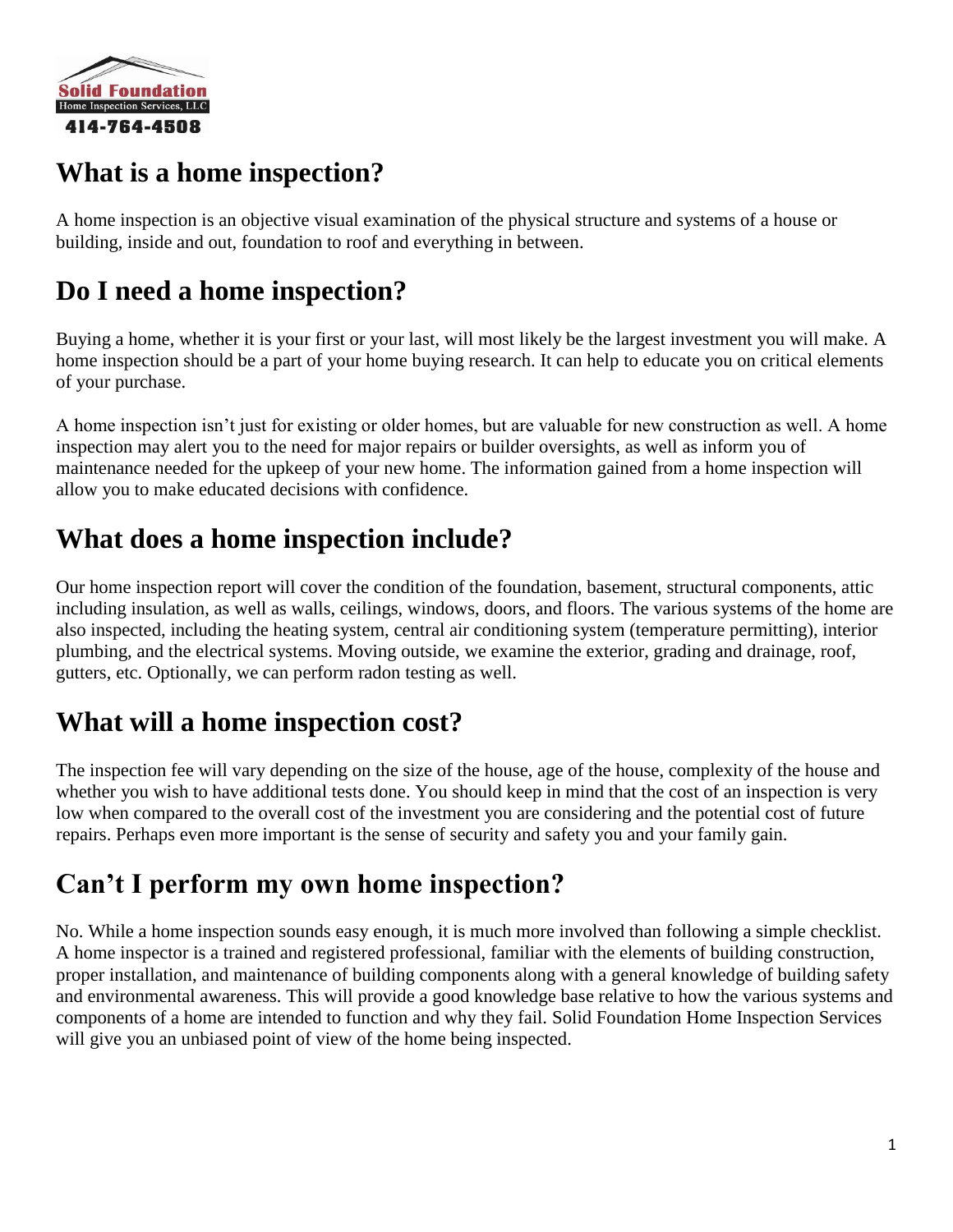

# **When do I call a home inspector?**

Typically, most buyers contact a home inspector immediately after the contract or purchase agreement has been signed. However, your thoughts about home inspection should begin before then. You should be sure there is an inspection clause in the sales contract before signing, including any contingencies relative to radon testing. You might wish to consult with a home inspector prior to submitting your offer or the acceptance of the offer to be certain that contingency deadlines can be met by your home inspector. This clause should specify the terms and conditions to which both the buyer and seller are obligated.

# **Are home inspections just for home buyers?**

No, sellers can benefit from a home inspection as well. A home inspection gives the owner the opportunity to make repairs that will put your home in a better selling condition. Being able to address any issues before putting your home on the market puts you in a proactive position. It isn't just a matter of fixing issues that arise later. Keep in mind that potential buyers may decide to exclude your home from consideration, even if you are willing to address concerns.

You don't even have to be buying or selling. Homeowners may gain additional insight into their homes and identify problems in the making, before they become critical, costly repairs. You may discover issues developing that might still be covered under a warranty, or limit the costs by reducing damage that may be caused.

# **Should I be there for the inspection?**

We welcome and encourage you to be present during the inspection, though we realize that may not always be possible. During the building inspection, you will be able to observe our inspector and ask questions about the condition of the various components of the home, any concerns, or future maintenance needs.

# **Can a house pass or fail a home inspection?**

No. An inspection is not an appraisal of market value, nor is it a municipal inspection to verify local code compliance. A professional home inspection is an examination of the current condition of a house, including its physical condition and which components or systems may need major repair or replacement. There is no pass or fail, true or false measurement.

# **What if the inspection reveals problems?**

Remember, a home inspection isn't a pass or fail situation, but an overall assessment of condition. If problems have been identified, it doesn't mean you should or shouldn't buy the house. The report just provides you with additional information for consideration and may alert you to potential issues in the future. If major problems are found, a seller may agree to make repairs, you may want to adjust your offer, or you may decide to rescind your offer.